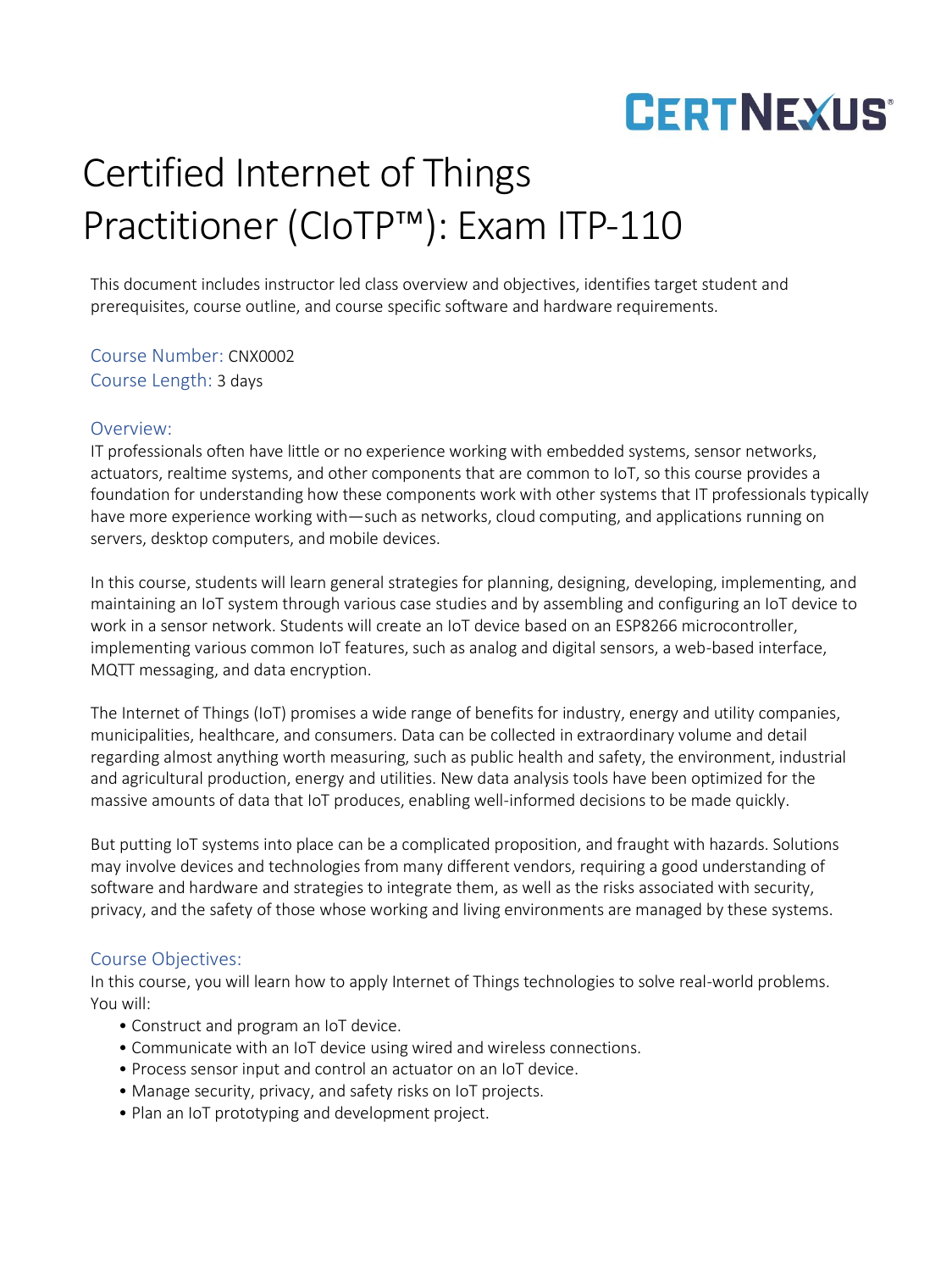## Target Student:

This course is designed for IT professionals with baseline skills in

computer hardware, software support, and development who want to learn how to design, develop, implement, operate, and manage Internet of Things devices and related systems. The student is interested in learning more about embedded systems, microcontroller programming, IoT security, and the development life cycle for IoT projects.

While students will gain hands-on experience assembling a prototype IoT device and using software development tools, these activities are closely guided, so previous experience in electronics assembly and programming are not required. This course prepares students for taking the CertNexus Certified Internet of Things (IoT) Practitioner (Exam ITP-110).

### Prerequisites:

To ensure your success in this course you should be an experienced computer user who is comfortable setting up and configuring computers and electronic devices.

### Course Content

#### Lesson 1: Planning an IoT Implementation

Topic A: Select a General Architecture for an IoT Project Topic

- Dawn of a New Day
- IoT
- IoT Ingredients
- Enabling Technologies
- IoT Infrastructure
- IoT Devices
- Example IoT Devices
- Case Study: Smart Outlet
- Selecting Attributes to Include in an IoT Device
- IoT Gateway
- Cloud Services
- User Interface
- Software Stacks

#### - Selecting an IoT Architecture

- Topic B: Identify Benefits and Challenges of IoT
	- IoT in Industry
	- Industrial Controllers
	- Industry 4.0
	- Four Ps of Planned Maintenance
	- Identifying Business Benefits of IoT
	- Business Benefits
	- Business Challenges
	- Differences from Traditional IT
	- Technical Challenges
	- Societal Impact
	- Identifying Potential Challenges of IoT

#### Lesson 2: Constructing and Programming an IoT Device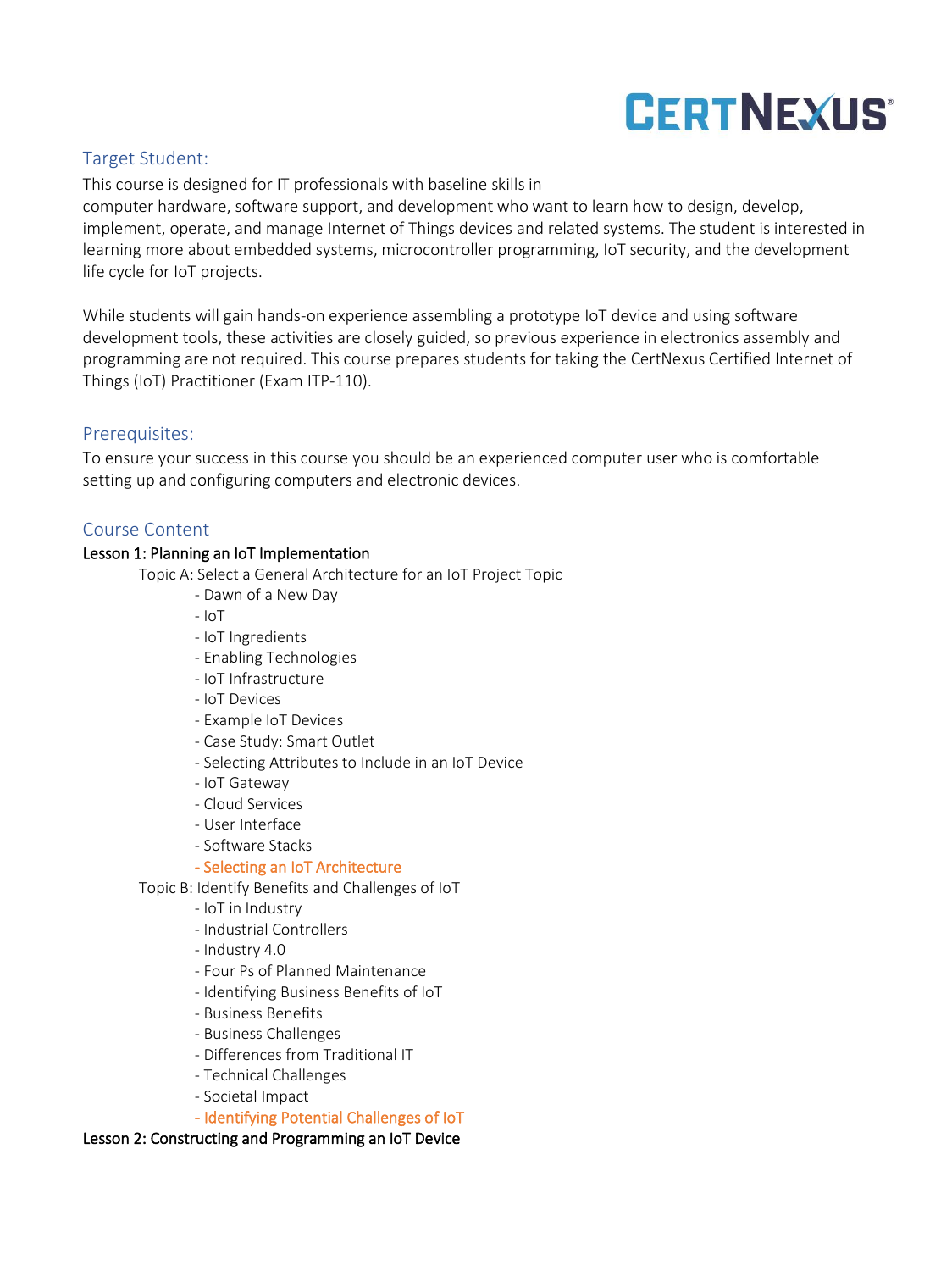Topic A: Select and Configure a Processing Unit

- Microcontrollers
- Comparison Between Microprocessors and Microcontrollers
- Common Microcontroller Products
- FPGAs
- Selecting Processors for an IoT Project
- Development Boards and Shields
- Maker/Hobbyist Platforms
- On-Chip Peripherals

- I/O

- Digital Representation of On or Off State Values
- Analog Representation of Continuous Values
- Analog to Digital Conversion
- Signal Conditioning
- Transmission of Digital Values
- Differential Signaling
- Digital Sensors
- Microcontroller I/O Pins
- Components Used for Digital and Analog Conversion

- PWM

- Quadrature Encoder
- Guidelines for Selecting and Configuring a Microcontroller
- Case Study: ESP8266 MCU

#### - Preparing a Microcontroller for IoT Prototyping

- Topic B: Select a Microcontroller Power Source
	- Power Requirements
	- Logic Level Voltage and Power Regulation
	- Voltage, Current, and Resistance
	- Semiconductors
	- Semiconductor Care and Handling
	- USB Power During Development and Testing
	- USB Specifications
	- Power After Deployment
	- Power Grid
	- Conversion Between AC and DC
	- Backup Generators
	- $P<sub>0</sub>F$
	- Batteries
	- Lithium Cells
	- Solar Panels
	- Wind Power
	- Water Power
	- Energy Harvesting
	- Power Management
	- Guidelines for Reducing Power Consumption
	- Attaching a Microcontroller to a Power Source

Topic C: Use a Software Development Kit to Program an IoT Device

- Embedded Devices vs. General Purpose Computers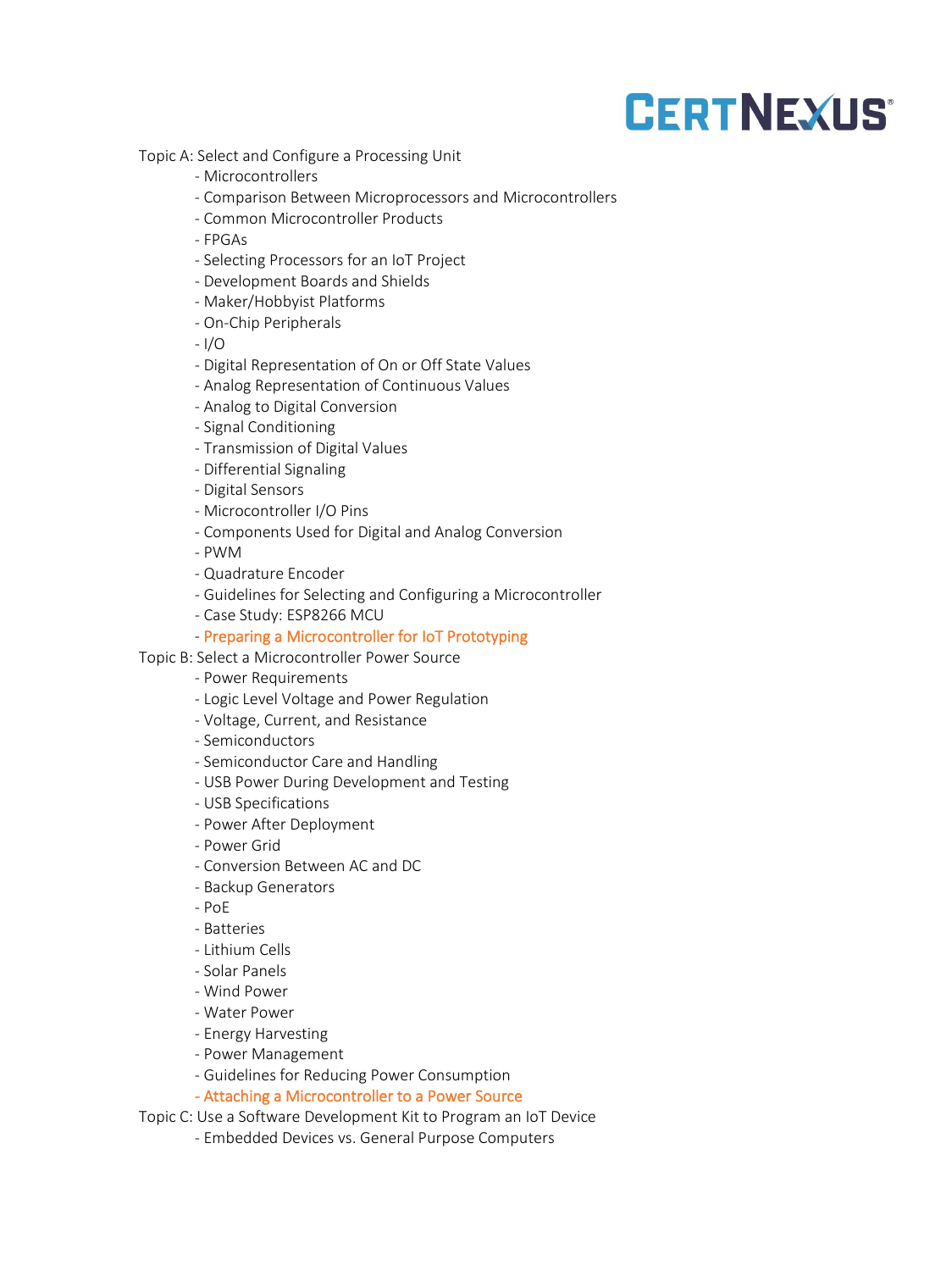- Embedded Systems Programming
- Development Toolkits
- Programming Languages
- IoT Operating Systems
- Real-Time Operations
- Embedded Device Operating Systems
- Microcontroller Firmware
- The Build Process
- Debugging
- Guidelines for Selecting a Software Development Kit
- Case Study: ESP8266 SDKs

#### - Uploading a Program to an IoT Device

#### Lesson 3: Communicating with an IoT Device

Topic A: Communicate Using Wired Connections

- Wired Data Communication Standards
- Industrial Ethernet Standards
- Industrial Data and Information Management Standards
- OPC
- DDS
- OPC-UA vs. DDS
- Legacy Field Buses
- Legacy Serial Communication
- Data Communication During Development and Testing
- Guidelines for Communication Using Wired Connections
- Communicating over a Wired Serial Connection
- Topic B: Communicate Using Wireless Connections
	- Wireless Communication
	- Near Range Wireless Communication
	- Medium Range Wireless Communication
	- Zigbee
	- Zigbee Topologies
	- Z-Wave
	- 6LoWPAN and Thread
	- WirelessHART
	- Long Range Wireless Communication
	- Guidelines for Communication Using Wireless Connections
	- Testing Wi-Fi Communication with a Microcontroller
	- Wireless IoT Device Configuration
	- Guidelines for Providing a Wi-Fi Configuration Manager

#### - Providing a Wi-Fi Configuration Manager

- Topic C: Communicate Using Internet Protocols
	- The Internet Protocol Suite
	- HTTP and HTTPS Web Protocols
	- Send Data with a Request
	- Web Protocols in IoT
	- IP Addressing
	- Encapsulation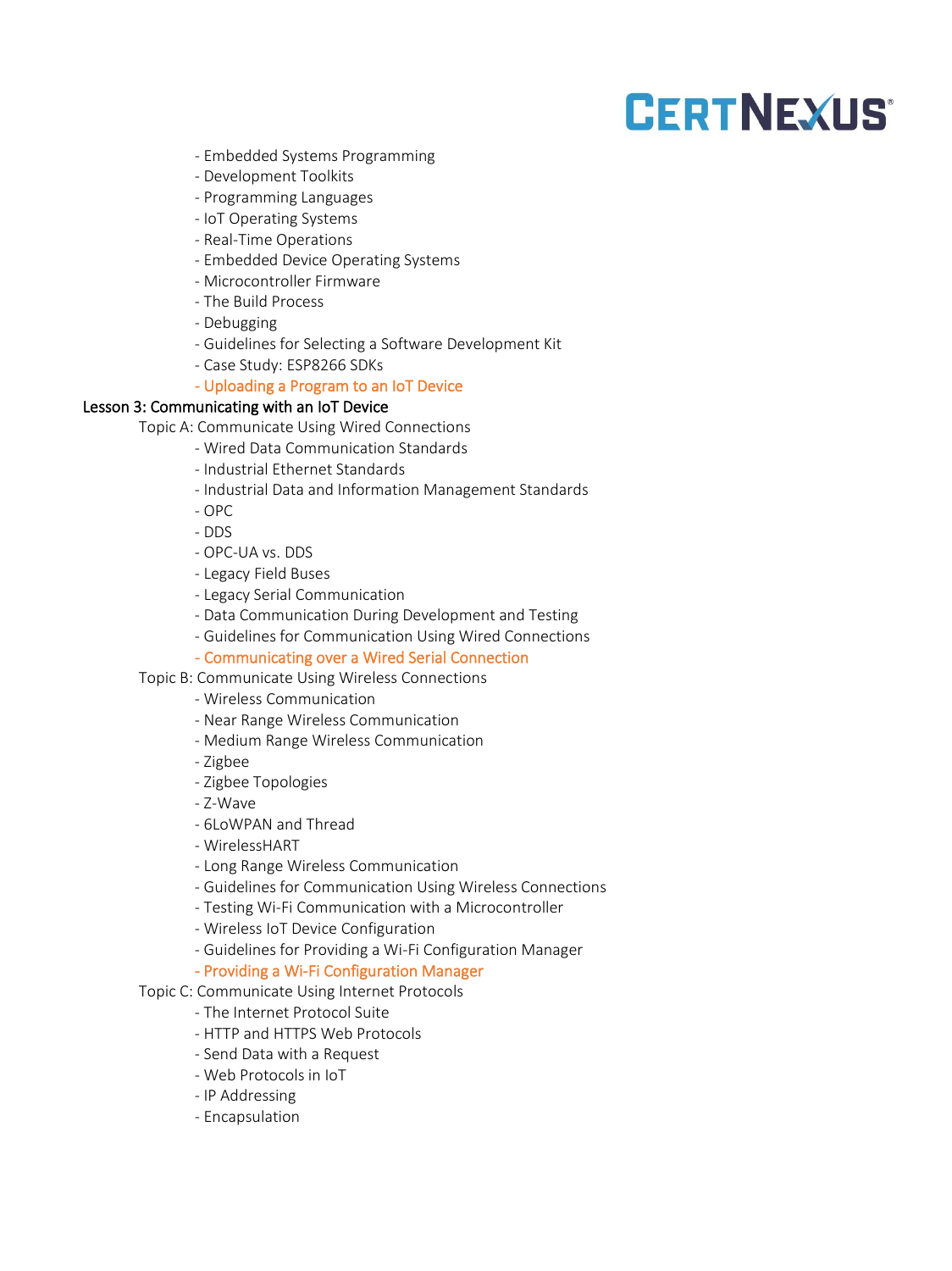- Connect Different Networks
- IoT Gateway as a Means to Connect Different Networks
- Smart Home Hubs
- Routing and QoS
- Networking Abstraction
- SDN
- Network Function Virtualization
- Communicating with an IoT Device Using HTTP

#### Lesson 4: Processing IoT Data

Topic A: Process IoT Device Input and Output

- $-$  DAO
- Sensors
- Multiplexing
- Location, Bearing, and Speed Sensors
- Proximity Sensors
- Environment and Weather Sensors
- Cameras and Imaging Sensors
- Energy and Force Sensors
- Chemical Sensors
- Timer
- Guidelines for Selecting Sensors
- Selecting Sensors for IoT Applications
- Location Awareness
- Actuators and Other Output Devices
- Case Study: Analog Light Sensor
- Reading Analog Sensor Data
- Case Study: Digital Humidity and Temperature Sensor

#### - Reading Digital Sensor Data

Topic B: Process Data in the Cloud

- Deployment Models
- Cloud Computing
- Cloud Service Models
- Cloud Platforms
- Virtualization Technologies
- Guidelines for Evaluating Cloud Platforms
- IoT Services Performed in the Cloud
- Device Registry and Management
- Data Management
- IoT Data Analytics Tools
- Components of a Real-Time Analytics System

- AI

- AI Tools
- Drawbacks of Centralized Cloud Computing in IoT
- Where to Perform Processing Tasks
- Guidelines for IoT Processing and Analytics
- Planning IoT Processing

Topic C: Provide Machine to Machine Communication

- Industrial M2M Communication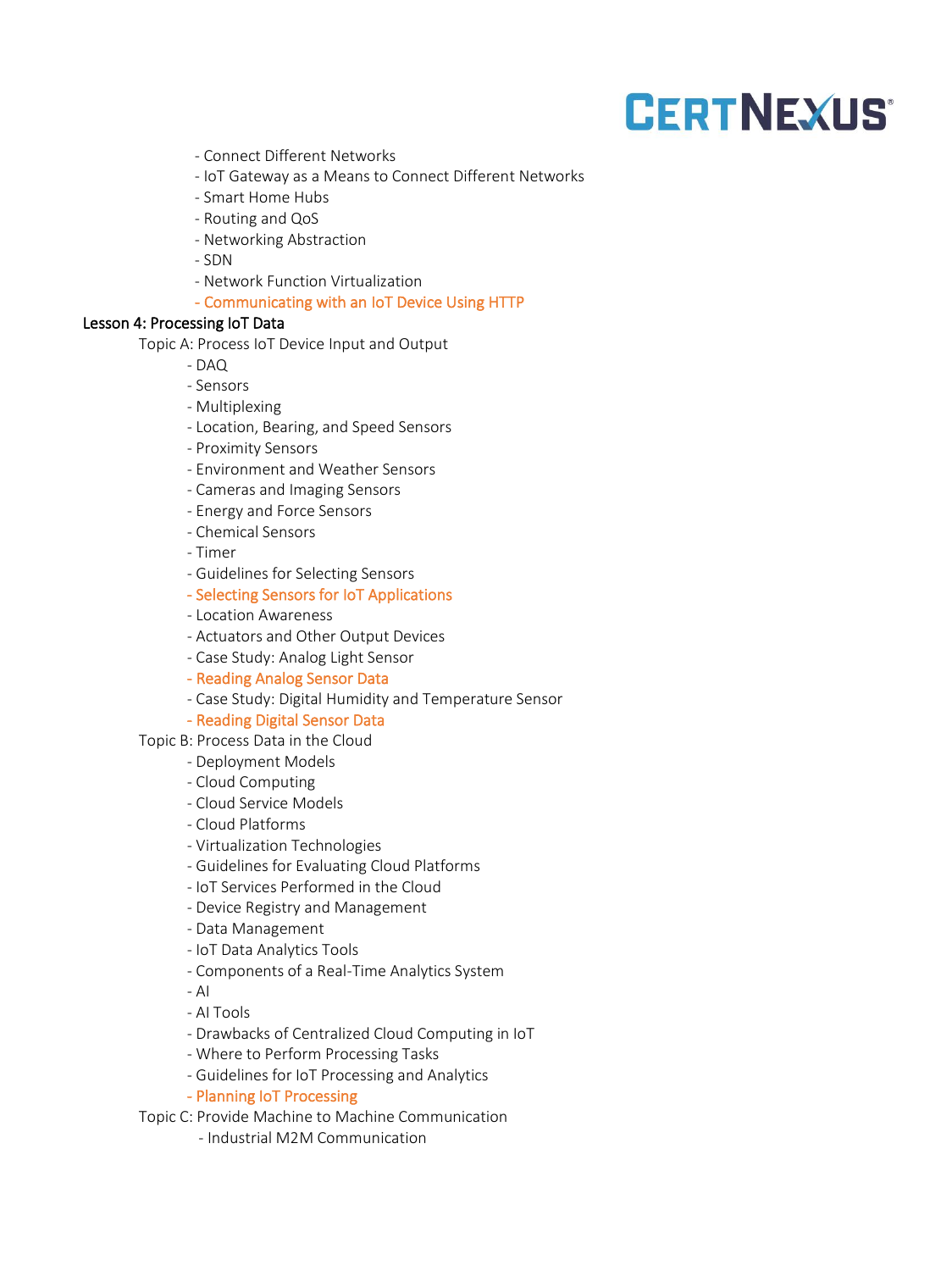- IoT M2M Communication
- Communication Patterns
- Messaging Protocols
- AMQP
- MQTT
- Premises Underlying MQTT
- MQTT Communication Process
- Message Persistence
- Web-Based Communication
- REST APIs
- WebSocket
- CoAP
- Guidelines for M2M Communication
- Case Study: MQTT
- Launching and Testing an MQTT Broker
- Using MQTT to Send Data from an IoT Device
- Using MQTT to Receive Control Instructions

#### Lesson 5: Managing Risks on IoT Projects

Topic A: Identify IoT Security and Privacy Risks

- The Rationale for IoT Security
- Case Study: Mirai Botnet
- Fronts of Attack
- Attack Phases and Techniques
- The OWASP Top Ten
- Identifying the Rationale for IoT Security
- Case Study: Threats to MQTT Messaging
- Building Security In

#### - Identifying Security Problems in an IoT Application

Topic B: Manage IoT Security and Privacy Risks

- Cybersecurity Strategies
- CIA Triad
- AAA
- Defense in Depth
- Layered Defenses for Constrained Devices
- Encryption on Constrained Devices
- Encoding
- Data Integrity
- Blockchain
- Privacy
- Privacy by Design
- Data Anonymization
- Firmware and Software Countermeasures
- Case Study: Protecting MQTT Messaging
- Guidelines to Prevent IoT Vulnerability Defects
- Protecting Data in Transit

### - Preventing Unauthorized Use of Messaging Services

Topic C: Manage IoT Safety Risks

- Physical/Loss of Life Accidents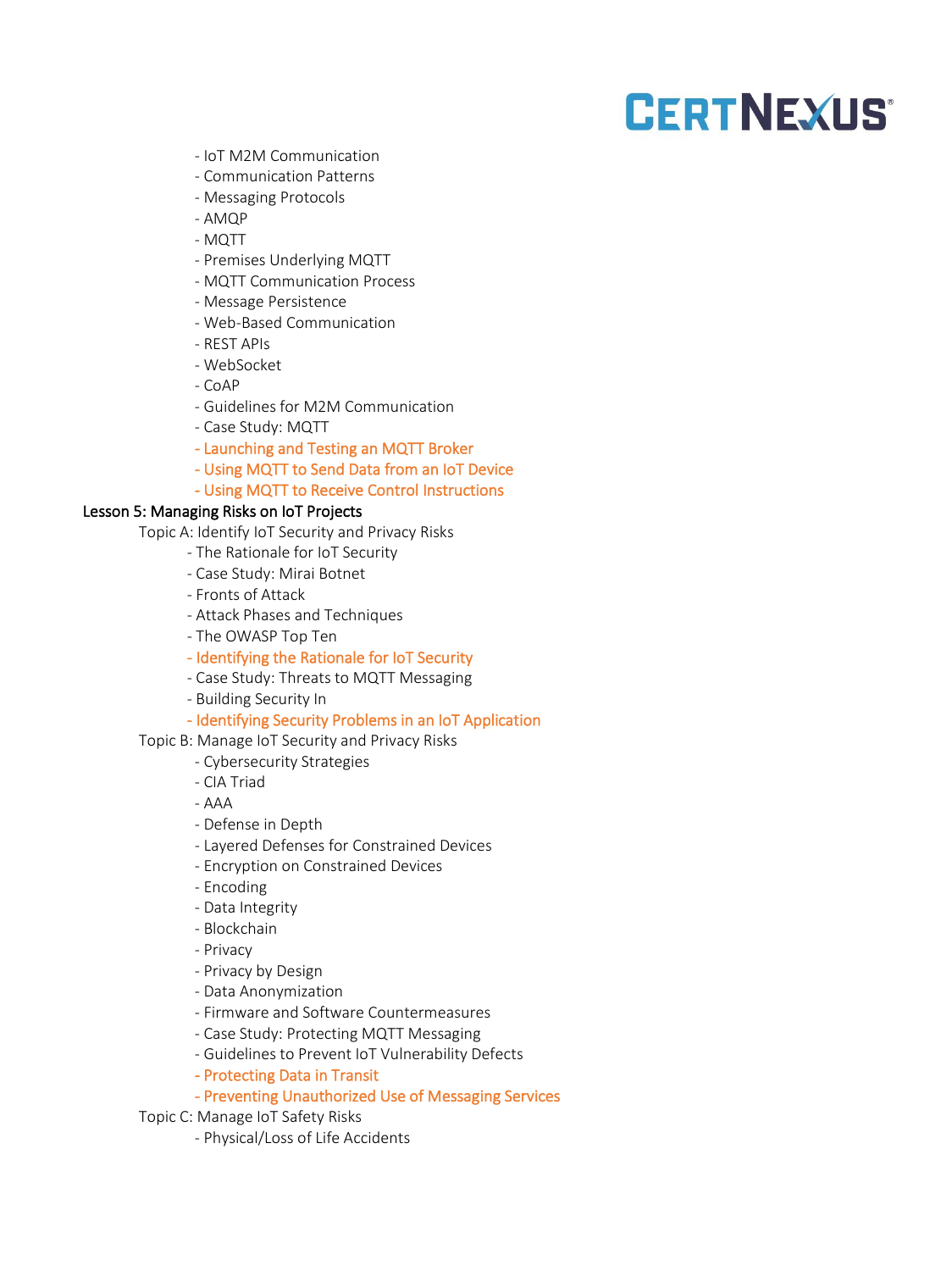- Infrastructure Outages
- Supply Chain Risks
- IoT Safety Risk Management
- Identifying Safety Risks and Remediations

#### Lesson 6: Undertaking an IoT Project

Topic A: Identify Real World Applications for IoT

- IoT Market Sectors
- Smart City
- Industry
- Buildings
- Connected Cars
- Energy and Utilities
- Health, Medical, and Life Science
- Supply Chain
- Agriculture
- Retail
- Defense
- Connected Services
- Guidelines for Using IoT to Solve Problems

#### - Using IoT to Solve Problems

Topic B: Follow the IoT Development Lifecycle

- Complexity of IoT Projects
- The IoT Development Lifecycle
- Return on Investment
- Focus on Business Goals
- Cybersecurity Throughout the IoT Lifecycle
- Guidelines to Prepare for an IoT Initiative
- Preparing for an IoT Initiative

Appendix A: Mapping Course Content to Certified Internet of Things Practitioner (CIoTP) (Exam ITP-110)

### Course-specific Technical Requirements

#### **Hardware**

For this course, you will need one computer for each student and one for the instructor. Each computer will need the following minimum hardware configurations:

- 1 GHz or faster 32-bit (x86) or 64-bit (x64) processor
	- 2 gigabyte (GB) RAM (32-bit) or 4 GB RAM (64-bit)
	- 20 GB available hard disk space (32-bit) or 24 GB (64-bit)
	- Keyboard and mouse (or other pointing device)
	- 1,024 x 768 or higher resolution monitor
	- Network cards and cabling for local network access
	- Internet access
	- Projection system to display the instructor's computer screen

Please note that this class should not be run on VMs.